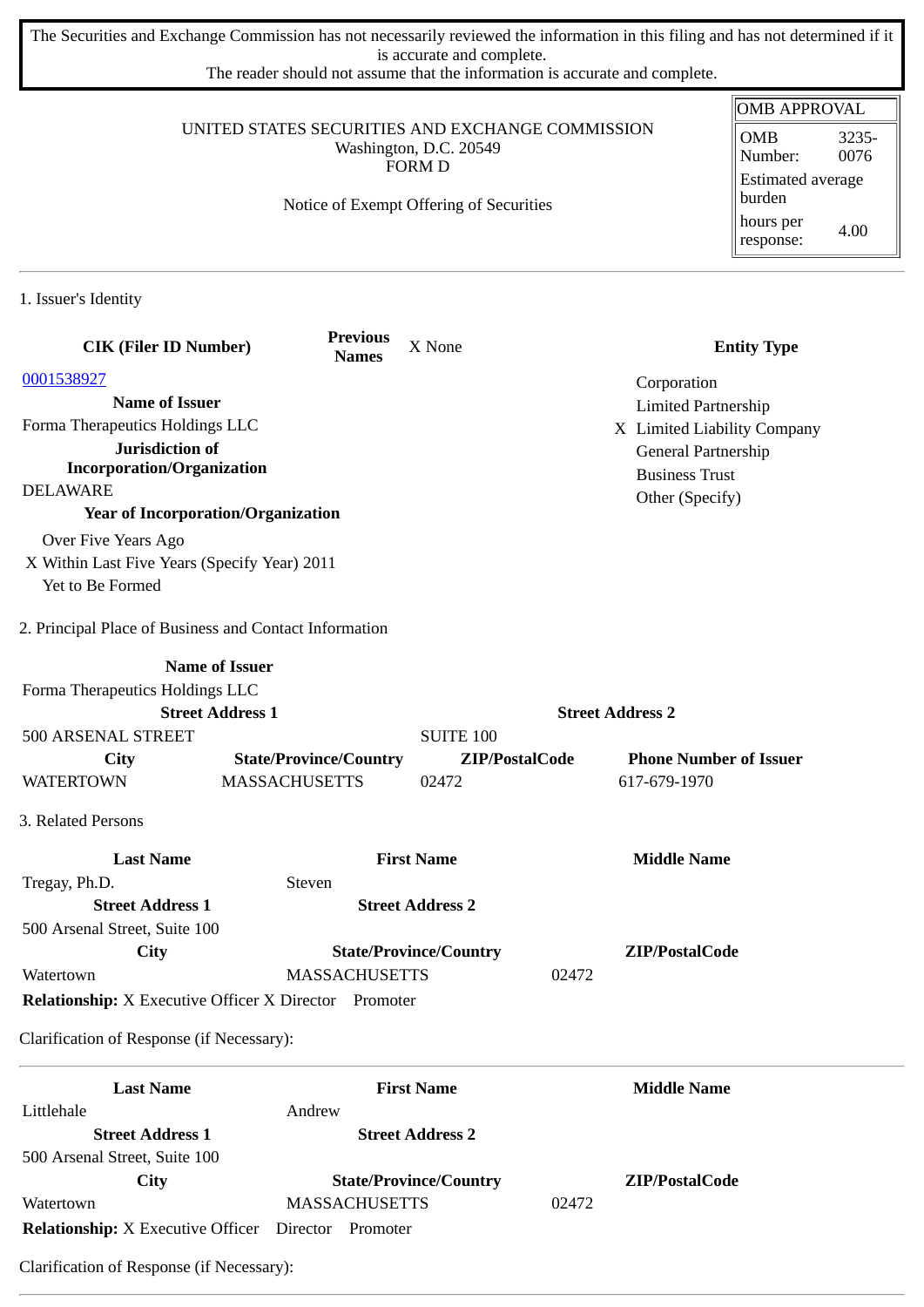| <b>Last Name</b>                                           | <b>First Name</b>                            | <b>Middle Name</b> |
|------------------------------------------------------------|----------------------------------------------|--------------------|
| Finn                                                       | Peter                                        |                    |
| <b>Street Address 1</b>                                    | <b>Street Address 2</b>                      |                    |
| 500 Arsenal Street, Suite 100                              |                                              |                    |
| <b>City</b>                                                | <b>State/Province/Country</b>                | ZIP/PostalCode     |
| Watertown                                                  | <b>MASSACHUSETTS</b>                         | 02472              |
| Relationship: X Executive Officer  Director  Promoter      |                                              |                    |
| Clarification of Response (if Necessary):                  |                                              |                    |
| <b>Last Name</b>                                           | <b>First Name</b>                            | <b>Middle Name</b> |
| Hall                                                       | Steven                                       |                    |
| <b>Street Address 1</b>                                    | <b>Street Address 2</b>                      |                    |
| 500 Arsenal Street, Suite 100                              |                                              |                    |
| City                                                       | <b>State/Province/Country</b>                | ZIP/PostalCode     |
| Watertown                                                  | <b>MASSACHUSETTS</b>                         | 02472              |
| <b>Relationship:</b> Executive Officer X Director Promoter |                                              |                    |
| Clarification of Response (if Necessary):                  |                                              |                    |
| <b>Last Name</b>                                           | <b>First Name</b>                            | <b>Middle Name</b> |
| Ambros, Ph.D.                                              | Reinhard                                     |                    |
| <b>Street Address 1</b>                                    | <b>Street Address 2</b>                      |                    |
| 500 Arsenal Street, Suite 100                              |                                              |                    |
| <b>City</b>                                                | <b>State/Province/Country</b>                | ZIP/PostalCode     |
| Watertown                                                  | <b>MASSACHUSETTS</b>                         | 02472              |
| <b>Relationship:</b>                                       | <b>Executive Officer X Director Promoter</b> |                    |
| Clarification of Response (if Necessary):                  |                                              |                    |
| <b>Last Name</b>                                           | <b>First Name</b>                            | <b>Middle Name</b> |
| Poon                                                       | Thong-Yuen                                   |                    |
| <b>Street Address 1</b>                                    | <b>Street Address 2</b>                      |                    |
| 500 Arsenal Street, Suite 100                              |                                              |                    |
| City                                                       | <b>State/Province/Country</b>                | ZIP/PostalCode     |
| Watertown                                                  | <b>MASSACHUSETTS</b>                         | 02472              |
| <b>Relationship:</b> Executive Officer X Director Promoter |                                              |                    |
| Clarification of Response (if Necessary):                  |                                              |                    |
| <b>Last Name</b>                                           | <b>First Name</b>                            | <b>Middle Name</b> |
| Foley                                                      | Michael                                      | A.                 |
| <b>Street Address 1</b>                                    | <b>Street Address 2</b>                      |                    |
| 500 Arsenal Street, Suite 100                              |                                              |                    |
| <b>City</b>                                                | <b>State/Province/Country</b>                | ZIP/PostalCode     |
| Watertown                                                  | <b>MASSACHUSETTS</b>                         | 02472              |
| <b>Relationship:</b>                                       | <b>Executive Officer X Director Promoter</b> |                    |
| Clarification of Response (if Necessary):                  |                                              |                    |
| <b>Last Name</b>                                           | <b>First Name</b>                            | <b>Middle Name</b> |
| <b>Borisy</b>                                              | Alexis                                       |                    |
| <b>Street Address 1</b>                                    | <b>Street Address 2</b>                      |                    |
| 500 Arsenal Street, Suite 100                              |                                              |                    |
| <b>City</b>                                                | <b>State/Province/Country</b>                | ZIP/PostalCode     |
| Watertown                                                  | <b>MASSACHUSETTS</b>                         | 02472              |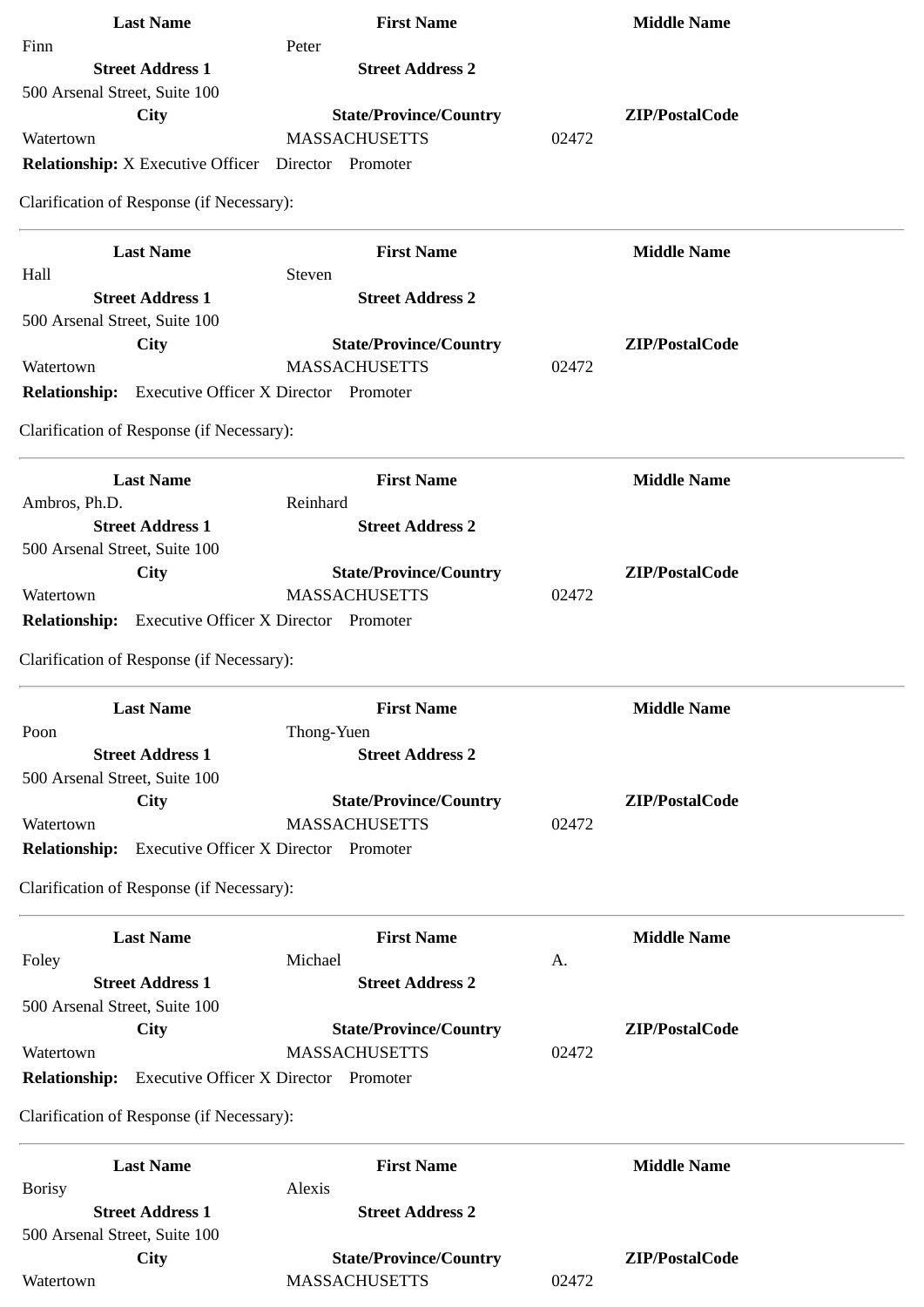# **Relationship:** Executive Officer X Director Promoter

Clarification of Response (if Necessary):

## 4. Industry Group

| Agriculture                                           |     | <b>Health Care</b>         | Retailing                 |
|-------------------------------------------------------|-----|----------------------------|---------------------------|
| Banking & Financial Services                          |     | Biotechnology              | Restaurants               |
| <b>Commercial Banking</b>                             |     | <b>Health Insurance</b>    | Technology                |
| Insurance                                             |     | Hospitals & Physicians     | Computers                 |
| Investing<br><b>Investment Banking</b>                |     | Pharmaceuticals            | Telecommunications        |
| Pooled Investment Fund                                |     | Other Health Care          | Other Technology          |
| Is the issuer registered as                           |     | Manufacturing              | Travel                    |
| an investment company under<br>the Investment Company |     | <b>Real Estate</b>         | Airlines & Airports       |
| Act of 1940?                                          |     | Commercial                 | Lodging & Conventions     |
| <b>Yes</b>                                            | No. | Construction               | Tourism & Travel Services |
| Other Banking & Financial Services                    |     | <b>REITS &amp; Finance</b> | Other Travel              |
| <b>Business Services</b>                              |     | Residential                | X Other                   |
| Energy                                                |     | <b>Other Real Estate</b>   |                           |
| Coal Mining                                           |     |                            |                           |
| <b>Electric Utilities</b>                             |     |                            |                           |
| <b>Energy Conservation</b>                            |     |                            |                           |
| <b>Environmental Services</b>                         |     |                            |                           |

- Oil & Gas
- Other Energy

#### 5. Issuer Size

| <b>Revenue Range</b>             | <b>OR</b> | <b>Aggregate Net Asset Value Range</b> |
|----------------------------------|-----------|----------------------------------------|
| No Revenues                      |           | No Aggregate Net Asset Value           |
| $$1 - $1,000,000$                |           | $$1 - $5,000,000$                      |
| $$1,000,001 - $5,000,000$        |           | \$5,000,001 - \$25,000,000             |
| $$5,000,001 -$<br>\$25,000,000   |           | $$25,000,001 - $50,000,000$            |
| $$25,000,001 -$<br>\$100,000,000 |           | \$50,000,001 - \$100,000,000           |
| Over \$100,000,000               |           | Over \$100,000,000                     |
| X Decline to Disclose            |           | Decline to Disclose                    |
| Not Applicable                   |           | Not Applicable                         |
|                                  |           |                                        |

## 6. Federal Exemption(s) and Exclusion(s) Claimed (select all that apply)

| Rule $504(b)(1)$ (not (i), (ii) or (iii)) | <b>Rule 505</b>                     |                    |  |
|-------------------------------------------|-------------------------------------|--------------------|--|
| Rule 504 (b) $(1)(i)$                     | X Rule 506                          |                    |  |
| Rule 504 (b) $(1)(ii)$                    | Securities Act Section 4(5)         |                    |  |
| Rule 504 (b)(1)(iii)                      | Investment Company Act Section 3(c) |                    |  |
|                                           | Section $3(c)(1)$                   | Section $3(c)(9)$  |  |
|                                           | Section $3(c)(2)$                   | Section $3(c)(10)$ |  |
|                                           | Section $3(c)(3)$                   | Section $3(c)(11)$ |  |
|                                           | Section $3(c)(4)$                   | Section $3(c)(12)$ |  |
|                                           | Section $3(c)(5)$                   | Section $3(c)(13)$ |  |
|                                           | Section $3(c)(6)$                   | Section $3(c)(14)$ |  |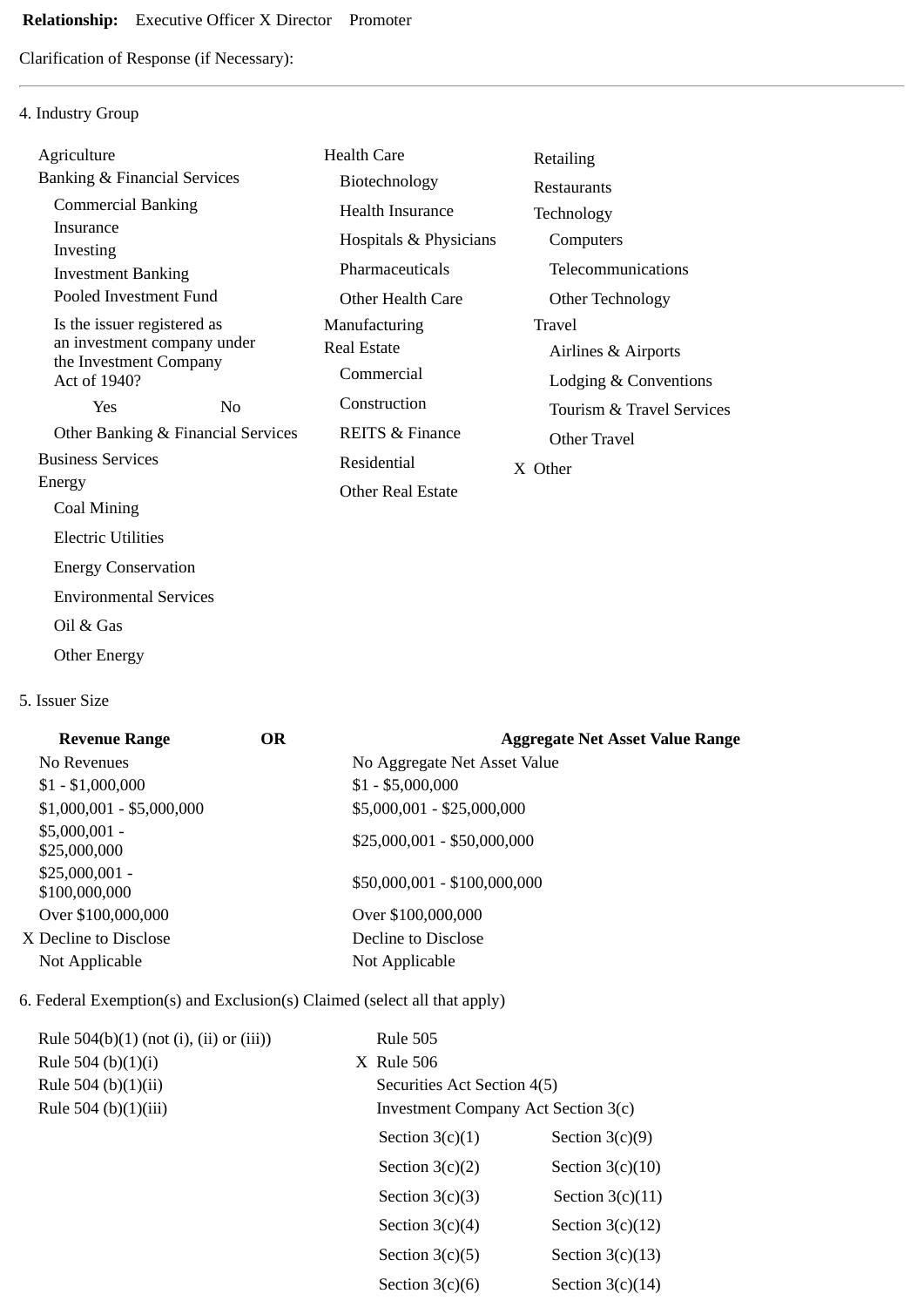| Section $3(c)(7)$                                                                                                                                                                |                                                                                                                           |  |  |  |  |
|----------------------------------------------------------------------------------------------------------------------------------------------------------------------------------|---------------------------------------------------------------------------------------------------------------------------|--|--|--|--|
| 7. Type of Filing                                                                                                                                                                |                                                                                                                           |  |  |  |  |
| X New Notice Date of First Sale 2011-12-30<br><b>First Sale Yet to Occur</b><br>Amendment                                                                                        |                                                                                                                           |  |  |  |  |
| 8. Duration of Offering                                                                                                                                                          |                                                                                                                           |  |  |  |  |
| Does the Issuer intend this offering to last more than one year?                                                                                                                 | Yes X No                                                                                                                  |  |  |  |  |
| 9. Type(s) of Securities Offered (select all that apply)                                                                                                                         |                                                                                                                           |  |  |  |  |
| X Equity<br>Debt<br>Option, Warrant or Other Right to Acquire Another Security<br>Security to be Acquired Upon Exercise of Option, Warrant or<br>Other Right to Acquire Security | Pooled Investment Fund Interests<br>Tenant-in-Common Securities<br><b>Mineral Property Securities</b><br>Other (describe) |  |  |  |  |
| 10. Business Combination Transaction                                                                                                                                             |                                                                                                                           |  |  |  |  |
| Is this offering being made in connection with a business combination transaction, such as<br>a merger, acquisition or exchange offer?                                           | X Yes<br>No                                                                                                               |  |  |  |  |
| Clarification of Response (if Necessary):                                                                                                                                        |                                                                                                                           |  |  |  |  |
| Corporate reorganization. No cash consideration was provided and no non-affiliated third parties were involved.                                                                  |                                                                                                                           |  |  |  |  |
| 11. Minimum Investment                                                                                                                                                           |                                                                                                                           |  |  |  |  |
| Minimum investment accepted from any outside investor \$0 USD                                                                                                                    |                                                                                                                           |  |  |  |  |
| 12. Sales Compensation                                                                                                                                                           |                                                                                                                           |  |  |  |  |
| Recipient                                                                                                                                                                        | Recipient CRD Number X None                                                                                               |  |  |  |  |
| (Associated) Broker or Dealer X None<br><b>Street Address 1</b>                                                                                                                  | (Associated) Broker or Dealer CRD Number X None<br><b>Street Address 2</b>                                                |  |  |  |  |
| City                                                                                                                                                                             | State/Province/Country<br>ZIP/Postal Code                                                                                 |  |  |  |  |
| State(s) of Solicitation (select all that apply)<br><b>All States</b><br>Check "All States" or check individual States                                                           | Foreign/non-US                                                                                                            |  |  |  |  |
| 13. Offering and Sales Amounts                                                                                                                                                   |                                                                                                                           |  |  |  |  |
| <b>Total Offering Amount</b><br>\$50,053,000 USD or<br>Indefinite<br><b>Total Amount Sold</b><br>\$50,053,000 USD                                                                |                                                                                                                           |  |  |  |  |
| Total Remaining to be Sold<br>\$0 USD or<br>Indefinite                                                                                                                           |                                                                                                                           |  |  |  |  |
| Clarification of Response (if Necessary):                                                                                                                                        |                                                                                                                           |  |  |  |  |
| No cash consideration was received by the Issuer in connection with this offering Common Stock Series A Preferred Stock and                                                      |                                                                                                                           |  |  |  |  |

No cash consideration was received by the Issuer in connection with this offering. Common Stock, Series A Preferred Stock and Series B Preferred Stock were issued in exchange for shares of Forma Therapeutics, Inc.

14. Investors

Select if securities in the offering have been or may be sold to persons who do not qualify as accredited investors, and enter the number of such non-accredited investors who already have invested in the offering. Regardless of whether securities in the offering have been or may be sold to persons who do not qualify as accredited investors, enter the total number of investors who already have invested in the offering:

 $\sqrt{20}$ 

 $\overline{\phantom{a}}$